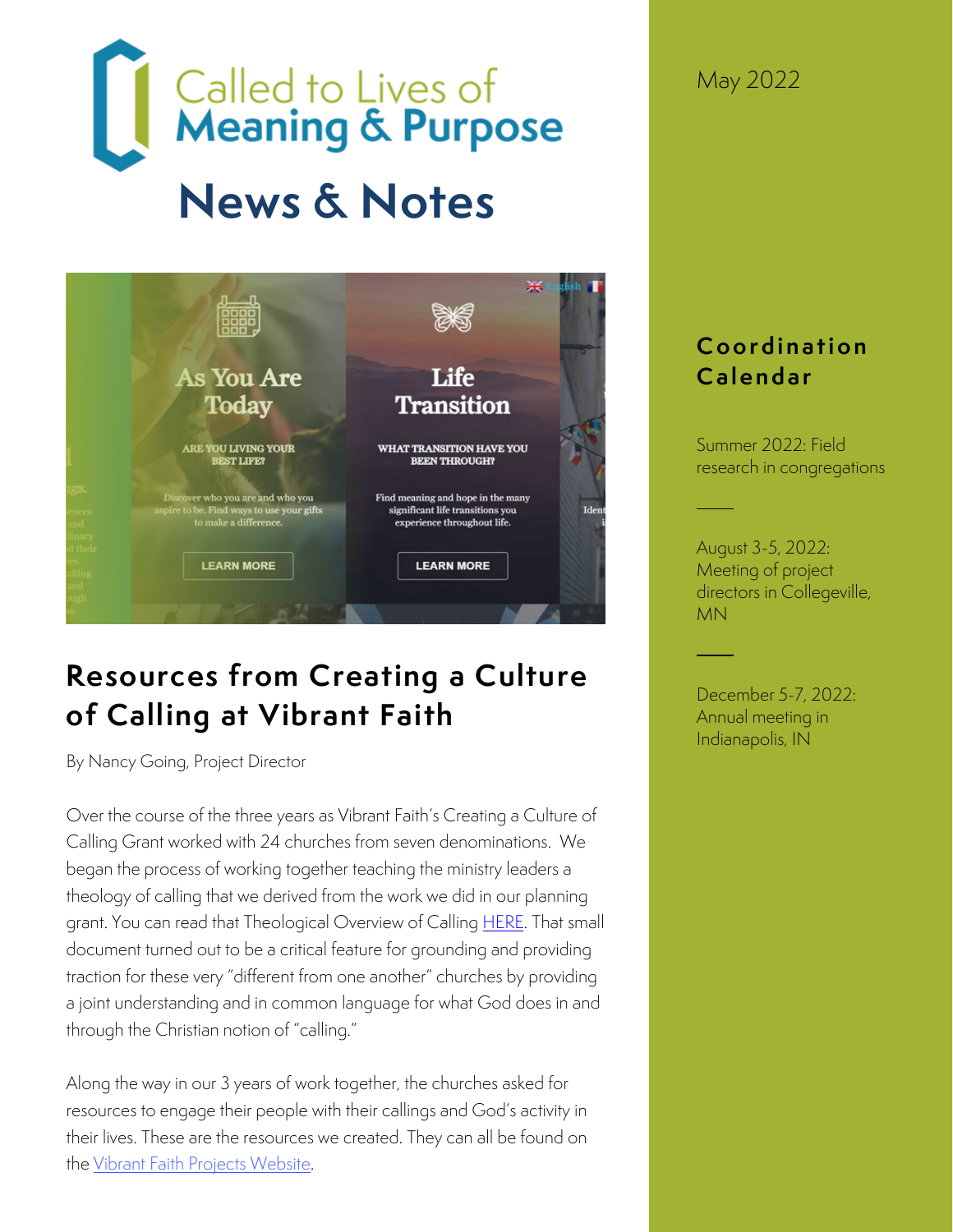Some specific resource examples from the site are:

#### The Stories We Live Small Group Curriculum

Kathleen Cahalan's book, The Stories we Live became a Calling Primer for our churches. The book describes what God does in calling using prepositions. Each preposition is a chapter.

by God to follow as I am from grief for service in suffering through others within God.

Vibrant Faith developed a [small group curriculum](https://www.vibrantfaithprojects.org/stories-we-live.html) that walks through The Stories We Live in 8 sessions. There is a version geared for adults, also a youth version, an online version and a retreat version. While some of the sessions are built around using our Visual Faith Images, we can help you to access those.

#### Calling Survey

We developed a survey for church use. The first C3 Survey is designed to engage adults and young people in reflecting on their faith life and experience of calling. It is organized into three parts: 1. Personal Faith Life, 2. Personal Experience of God's Calling, and 3. How the Church Supports People's Callings. It was conducted at the beginning of our churches implementation of C3 projects (Fall 2018 and Winter 2019) You can access it here.

#### Discovering God's Calling in Transition

As we worked with churches to more deeply engage people's callings, we noticed that times of "life transition" are particularly important to discerning new callings Vibrant Faith created 13 modules designed to help people discover God's calling through major life transitions: married life, single life, becoming a new parent, parent of a child, parent of a teen, parent of a young adult, becoming a grandparent, empty nest family, young adulthood, work, retirement, caregiving, and starting a new home. You can access them [here.](https://www.vibrantfaithprojects.org/transitions.html)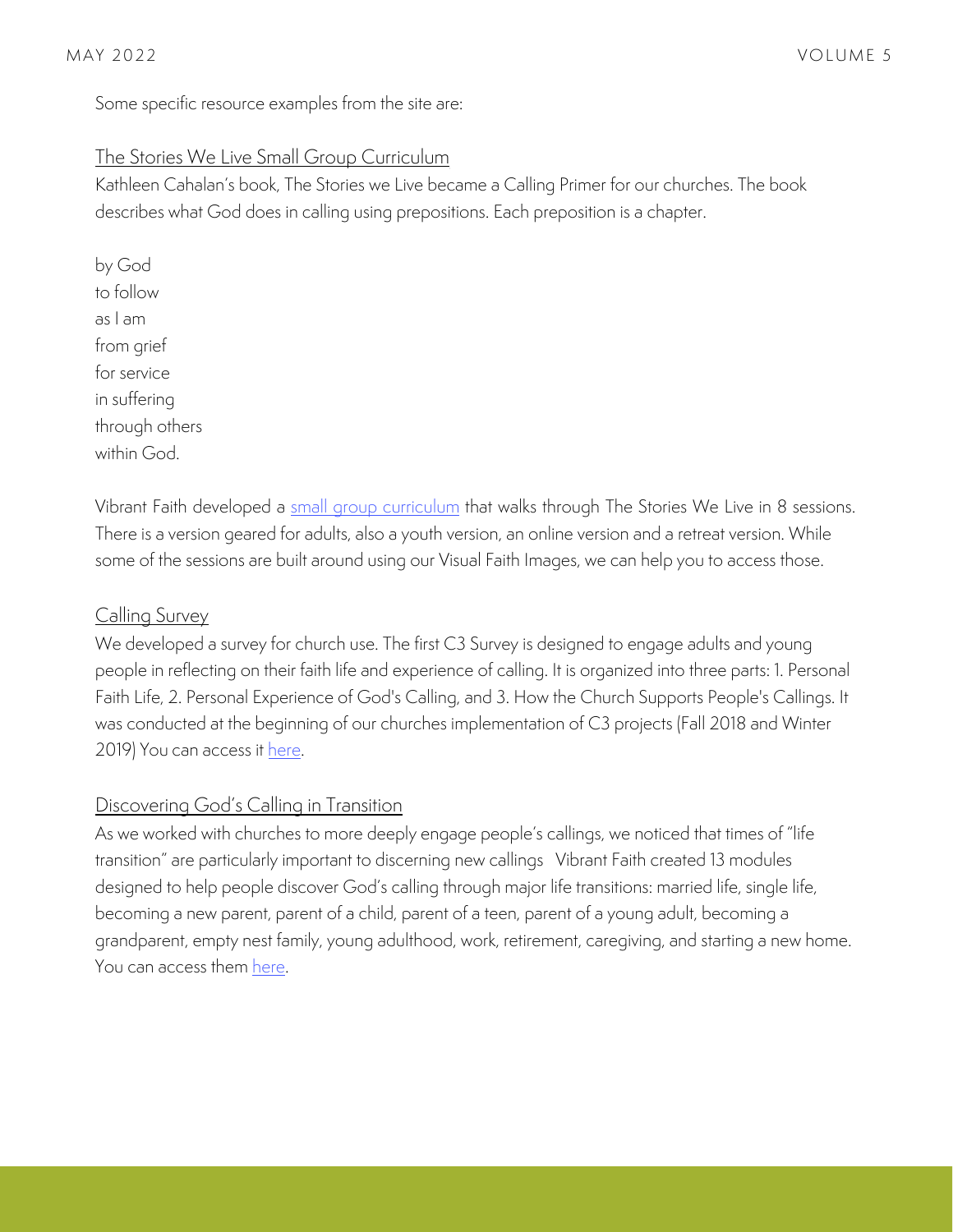#### Discerning Calling

In addition, the grant leaders created a series of spiritual practice exercises designed to focus people on discerning their callings—both big and small. These include a teaching tool, a handout and a "ways to use" doc. Practices include holy listening, reflective writing, and the Ignatian Examen.

Included in this section on the VF Projects site are a retreat on discerning calling and an curated exercise called "5 Cups of Coffee" designed to help people connect for 5 conversations around calling. You'll find the Discerning Calling Exercises [here.](https://www.vibrantfaithprojects.org/discerning-call.html)

Along the way, Vibrant Faith realized the power of purpose and meaning as an outreach tool for people of churches to be able to talk with their unchurched and de-churched friends, neighbors and family about what God might be doing through the specific life circumstances that their friends and family might be going through. That insight led us to create two related resources that can also stand alone.

#### Instruments of Calling

Is a four session training program to help people in churches listen for and engage in "calling conversations"

- 1. To strengthen your ability to identity callings in yourself and in others
- 2. To prepare you to identify when people may be open to discussing a calling experience that they are  $\,$ having
- To empower you to initiate, sustain, and close calling conversations with people who are not affiliated 3. with a church but are open to growing in their relationship with God.

Session 1. What is Calling? Session 2. Eight Windows for Calling Conversations Session 3. Enter-Engage-Embrace

Session 4. The Nuts & Bolts of Calling Conversations

There is a facilitated version of the curriculum with leader guide etc, and a self-guided version that people could use individually or in a small group. You can access it [here.](https://www.vibrantfaithprojects.org/all-called.html)

#### AllCalled Website

An online portal for introducing people who are not connected to a church to the idea of a God who calls throughout a lifetime. There is 8 calling "windows" or life circumstances through which people often experience God calling in new ways—whether they are practicing Christians or not. Then there is content curated behind each of the windows for people to be able to explore calling through that window or life circumstance. The entire site is also translated into Spanish. [www.allcalled.org](http://www.allcalled.org/)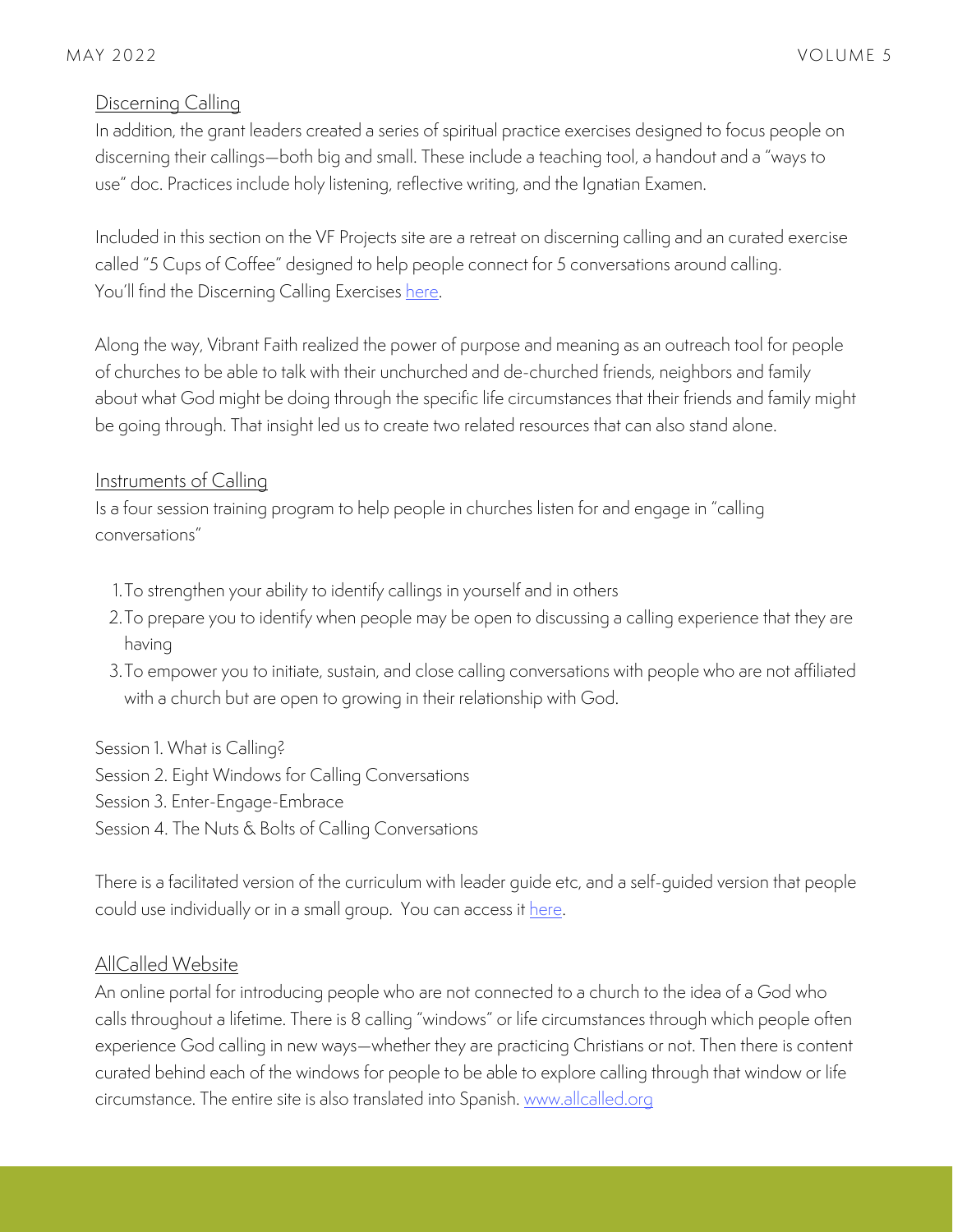### **Experiences of Calling and Spiritual Growth**

By Jennifer McClure

In 2021, the Called to Lives of Meaning and Purpose Initiative surveyed attenders whose congregations are participating in one of the initiative's hubs. Overall, 2,363 attenders participated, representing 71 congregations and 10 hubs.

There was significant disruption in many congregations' ministries and in many of the CLMPI congregations' initiatives during 2020 and 2021 because of the COVID-19 pandemic. How do attenders' experiences of calling relate with their spiritual growth during this period?

I have been able to measure three overall experiences of calling:

- Clarity of callings average clarity of callings in one's work or career, church or parish involvement, volunteer work, leisure pursuits or hobbies, family life, and close friendships (higher values mean clearer sense of callings)
- Equipped for callings average feeling of being equipped by one's congregation to live out one's callings in one's work or career, church or parish involvement, volunteer work, leisure pursuits or hobbies, family life, and close friendships (higher values mean feeling more equipped by church to live out callings)
- Congregation's emphasis on calling average emphasis on calling, meaning, and purpose in congregation's worship, preaching, prayers, adult education, children's ministry, youth ministry, pastoral care, outreach ministries, identification of gifts, private spiritual practices/devotions, and discernment practices (higher values mean greater overall emphasis)

There are three key findings. First, attenders who reported more spiritual growth from 2020 to 2021 also have a clearer sense of their callings.





<sup>1=</sup>Not at all; 2=A sm all extent; 3=Some extent; 4=A great extent